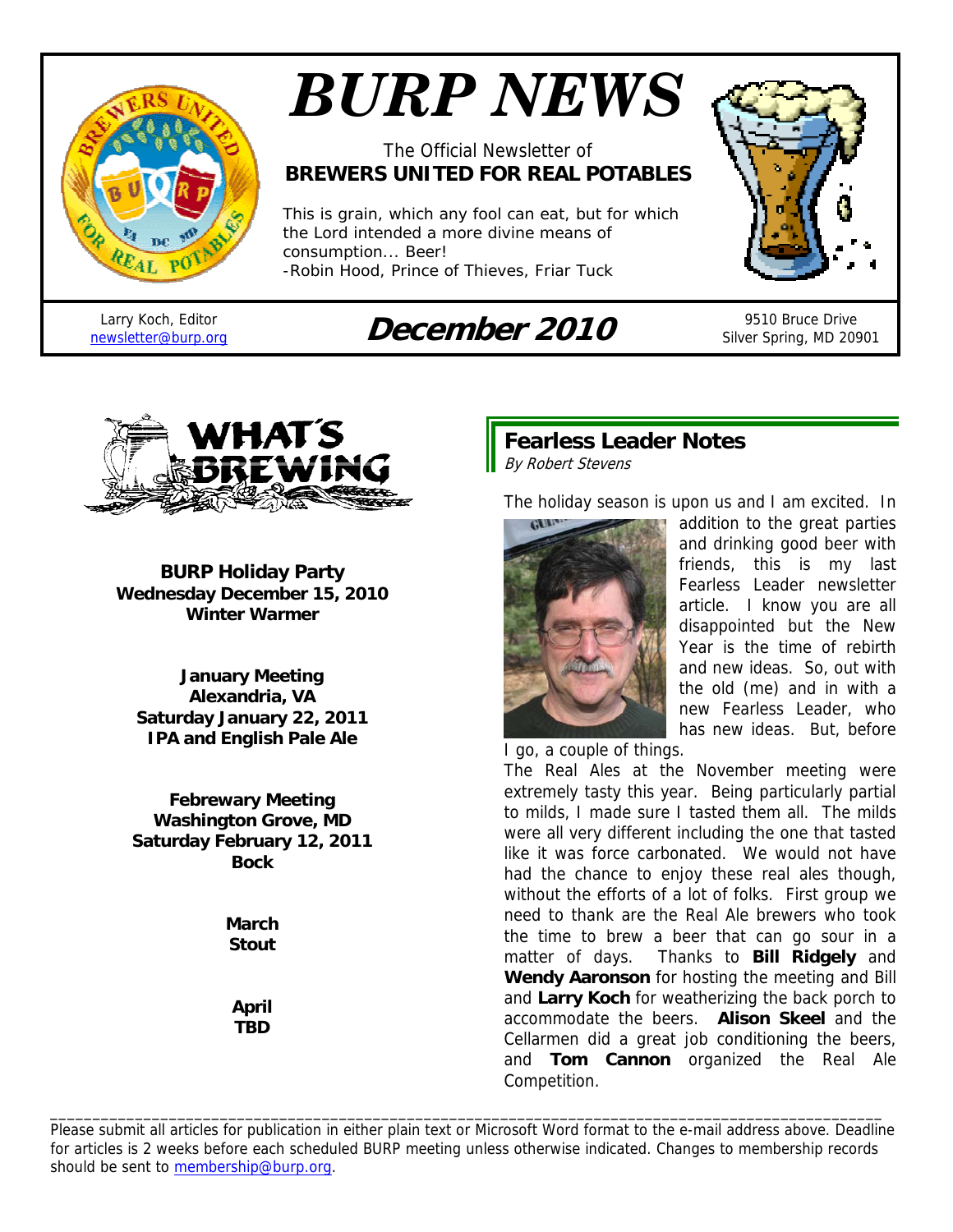As with the Real Ale meeting, there were a number of individuals who were responsible for BURP activity this year. I'm sure I have missed some folks so I apologize up front for any omissions but, I do want to recognize the people who helped make this year such a success. They are:

#### **Meetings Hosts**

January **Pete Ryba** December Steve Marler

**Officers** 

M o Prosperity **Mark Hogenmiller** M o Enlightenment Tim Artz Membeersip Jamie Langlie Newsletter Larry Koch Libeerian Bill Ridgely

#### **Newsletter** Bus Trip

Mel Thompson Dona Lee Andy Anderson Steve Marler Charlie Pavitt **Robert Stevens** The Officers

**Non Profit Research Pops Popenoe** Jim Hanson Jeanie Osburn

#### **Web Content** Jamie Langlie

Robert Stevens Mac McEwen Matt Pyle Stein Langlie

#### **Hop buy** Tim Artz

Steve Marler **Dave & Becky Pyle** Robert Stevens

#### **Maryland Guild liason** Tom Cannon

Christie Newman Alison Skeel

#### **SOFB**

Chris Sewell A.J Delange Terri Fisher Tom Cannon Steven Marler Robert Stevens Trish Koch

February **Jennifer & Chris Sewell** March Christine Johnbrier & Rick Garvin April Jude Wang & Alan Hew May Christina Wren & Dan Allers June Gretchen & Jay Nogle July Nancy Cosier & Bruce Bennett August **Helen & Pops Popenoe** September Jamie and Paul Langlie October Emily & Howard Michelsen November **AaronRidge** 

Fearless Leader Robert Stevens M o Culture Wendy Aaronson/Colleen Cannon

#### **Mashout**

Bob & Kathleen Warriner

#### Bill Ridgely **Lambic Blending**

Paul Langlie Dave & Becky Pyle

#### **Cider event**

Alan Hew Mark Hogenmiller

# **Real Ale**

Bill Ridgely

Mitch Pilchuk The Judges and Stewards

As much as I enjoy the real ales at the November meeting, I enjoy the BURP Holiday Banquet just as much. The holiday banquet is geared toward great food. Everyone is encouraged to bring food made with beer. I am always surprised and appreciate the wonderful flavors of these dishes. So, this is your chance to be creative and see what you can cook with beer.

Although you're encouraged to vote for the BURP officers online (it makes the counting the votes a lot easier), you can vote by ballot at December holiday meeting. No Officer positions are contested this year but remember, there are write-in and hanging chads. Seriously, show your support for the new officers by voting. I hope I'm followed by a Fearless Leader who can build a stronger and better BURP. Talk to them about how you can help out next year.

Have a nice and safe holiday and I hope to see you at the BURP Holiday Banquet.

Oh, one other thing. If you are looking for the special holiday gift for the special person, think about a BURP hat or other BURP merchandize. They will be available at the banquet.

## **Join Your Fellow BURPers for the Annual Potluck Holiday Banquet Wed, December 15!**

The December BURP meeting will be our Annual Potluck Holiday Banquet. This fabulous feast will be held at the Lyon Park Community Center in Arlington, VA on Wednesday, December 15th. Doors will open at 5:00 PM for those who wish to help set up and decorate. Festivities will begin at 6:00 PM, and we ask that everyone be out of the facility by 10:00 PM. As always, volunteers are needed to help with decorating, setup, and cleanup following the banquet. If you would like to assist, please contact Holiday Banquet Coordinator **Steve Marler** at marler@burp.org.

As with previous banquets, everyone should plan to bring a dish of their choice. In past years, there have been a wide variety of appetizers, soups,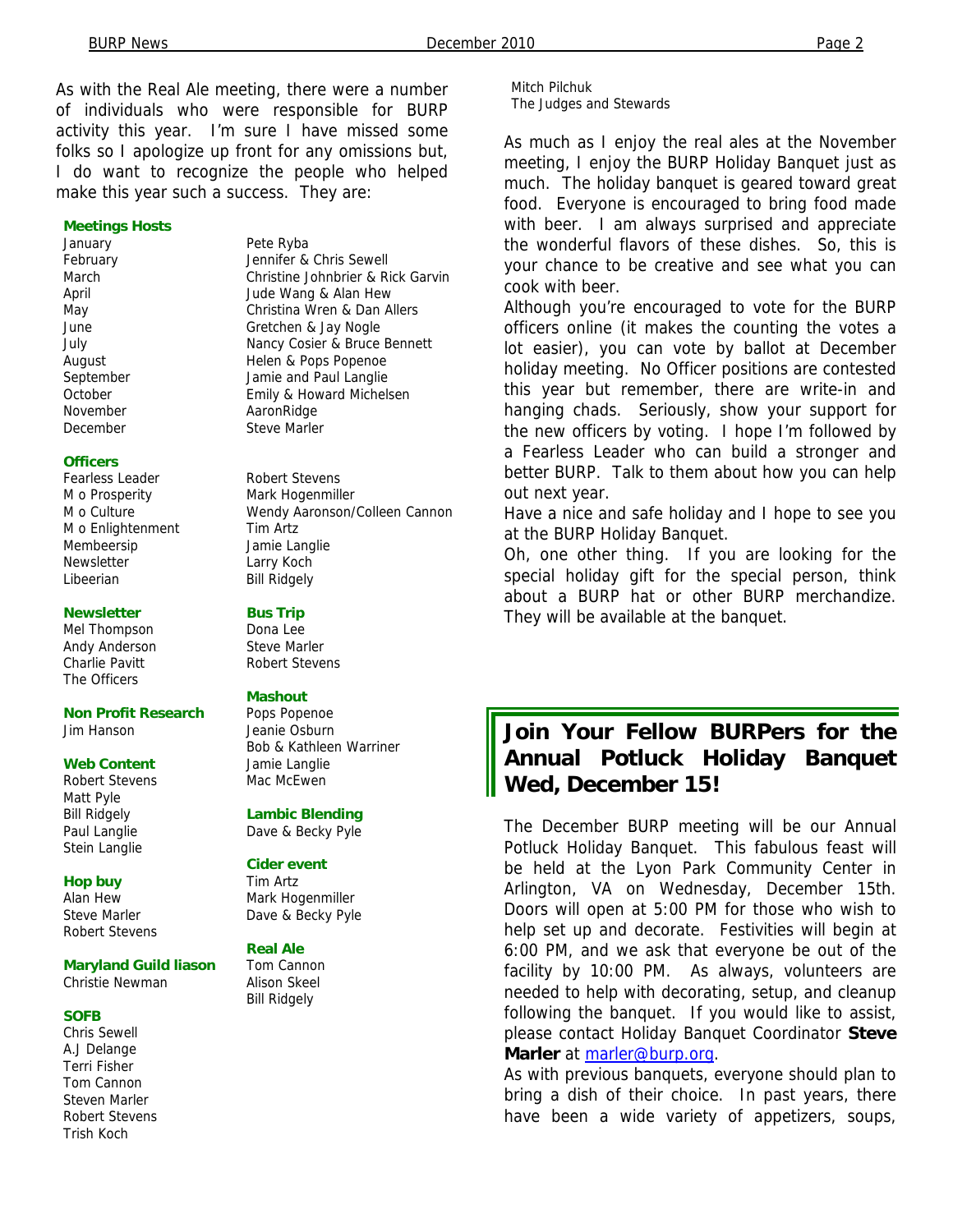salads, main courses, and desserts. We hope this tradition carries on. It has also been a longstanding tradition to use beer in dishes if at all possible, so be creative. Try to provide enough food for at least 6-8 people. All dishes should be prepared ahead of time as much as possible. However, there are full kitchen facilities available for our use at the Center, so if you need to finish or bake something onsite, you will have that capability. If you do use the kitchen facilities, we ask that you clean up after your dish is ready. Electrical outlets and power strips will also be available for crockpots and hot plates.

In addition to great food, the holiday banquet is always a showplace for homebrewed holiday beers. This year will again feature a holiday Winter Warmer beer competition. All in attendance will have a chance to vote on their favorite beer, and ribbons will be awarded to the winners. While kegs are preferred (so everyone will have plenty of holiday cheer to imbibe), bottled beers and growlers are also welcome in the competition.

The holiday banquet is always one of BURP's premier events and an opportunity for you to show off both your cooking and brewing skills. Don't miss the fun. Join your fellow BURPers for a feast to remember!

## **From the Ministry of Culture**

By Wendy Aaronson and Colleen Cannon, Co-Ministers of Culture



A purpose of BURP monthly competitions is to encourage a brewer to advance their brewing skills either by improving recipe formulation and technique based on objective feedback

from score sheets or by experimenting with styles they have never brewed. A competition promotes education and the availability of great tasting home-brewed beer at meetings.

The November competition was of course the Real Ale Competition. As always, **Tom Cannon** did a fantastic job in leading this effort, and cellarman and registrar **Bill Ridgely** made sure that beers were presented to the judges in the best condition. Tom recruited 24 judges and six stewards. **Alison Skeel** washed glasses. The weather cooperated with temperatures dipping into the low 40's so that beers were served at 55 even though the afternoon temps reached mid 60's. There were 46 beers, and all were winners based on the number of kegs that were emptied on Saturday. The first place went to **Team Aaronridge** - **Wendy Aaronson** and **Bill Ridgely** for an Ordinary Bitter. Second place went to the **Cannon/Crowe Team** - **Tom** and **Colleen Cannon** and **Pat** and **Janet Crowe** for a Strong Mild. Third place went to **Mel Thompson** for his Mild. Many thanks to Tom, Bill, Alison, judges and stewards. A special thanks to all of the brewers who contributed time and beer to make this the best club competition and special event, and congratulations to the winners. There is nothing more satisfying than seeing 25 beautiful beer engines dispensing the best real ales on this side of the Atlantic.

#### **December Competition is Winter Warmer**

The last competition in 2010, the December monthly competition will be a popular vote contest for Winter Warmers. Winter Warmers should be hearty, well balanced and have legs, but most of all, be good beers. This competition is open to kegs, growlers, bottles, etc. and will not count towards BoTY points. Beer Advocate (http://beeradvocate.com/beer/style/47) describes winter warmers as "...Big malt presence, both in flavor and body. The color ranges from brownish reds to nearly pitch black. Hop bitterness is generally low, leveled and balanced, but hop character can be pronounced. Alcohol warmth is not uncommon. Many English versions contain no spices, although some brewers of spiced winter seasonal ales will slap 'Winter Warmer' on the label. Those that are spiced tend to follow the "wassail" tradition of blending robust ales with mixed spices. American varieties many have a larger presence of hops both in bitterness and flavor."

#### **Upcoming Monthly Competitions**

Fire up your kettles for the New Year and make a resolution to whip Mel. In January, there will be two competitions. The first is Category 14 - India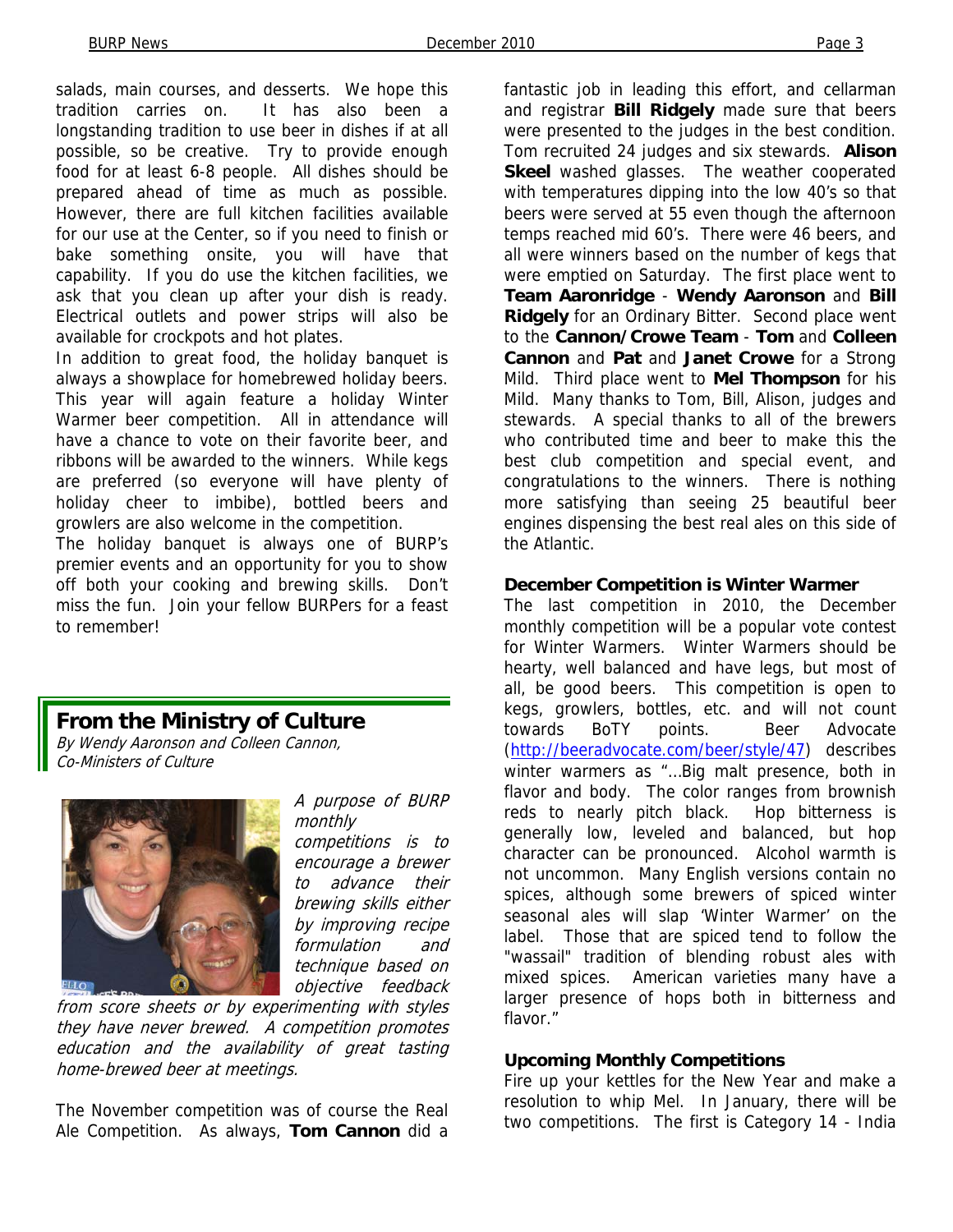Pale Ale. This includes English IPA, American IPA, and Imperial IPA. Style guidelines can be found at http://www.bjcp.org/2008styles/style14.php. Also, you can view recipes at http://www.brewmonkey.com/recipes/recipesbycat.php?id=14. The other competition is English Pale Ale. This is Category 8, and it includes Ordinary, Special, and Extra Special Bitter. The style guidelines can be found at a state of the state of the state of the state of the state of the state of the state of the state of http://www.bjcp.org/2008styles/style08.php. The winner of this category will be sent to the AHA Club-Only competition. Brewer of the Year points go to all entrants and to the winners of the IPA competition.

In February, we will have a Bock competition. This is Category 5 and it includes Maibock/Helles Bock, traditional Bock, Doppelbock, and Eisbock. The style guidelines can be found at http://www.bjcp.org/2008styles/style05.php.

In March, we will have a Stout competition. Style guidelines can be found at http://www.bjcp.org/2008styles/style13.php.

For recipe ideas, there are several books in the BURP library. Contact **Bill Ridgely**, and he will bring these to the December meeting.

#### **Brewer of the Year (BOTY)**

**Mel Thompson** did it again and took first place with 68 points. Second place is awarded to **Team Aaronridge** with 46 points. Third place is awarded to **Mike Evans** with 29 points. In 2010, we also have Divisional winners. In the Individual Division, first is **Mel Thompson**, second is **Mike Evans**, third is **Calvin Perilloux**. In the Team Division, first goes to **Team Aaronridge**, second goes to the **Cannon/Crowe Team**, third goes to **Team Langlie**. In the New Brewer Division, first goes to **Howie** and **Emily Michelsen** and second is **Spenser Roydon**.

## **2011 BURP Officer Candidate Statements**

## **Fearless Leader Candidate: Mel Thompson**



I was going to talk about how almost perfect BURP is. How it is nearly a Utopian Society like that envisioned by Sir Thomas More five centuries ago and that there is little I'd like to change. Actually, there are a substantial number of things I'd like to change. But… people really don't like change. So, for my own survival and not to stir up animosity, I have scaled

back my wishes for change and in reality, intend to concentrate on having fun as the main focus. Really, having fun is the reason I homebrew and the reason I'm a BURP member. It always has been my main focus. So why do anything to change that?

So, what small things would I attempt to change or like to accomplish in 2011? Not much, but I think the following is worth considering:

• I'd like to follow up on Robert's efforts to get younger and newer brewers more involved. We see

a lot of new brewers come to a meeting, then never see them again. We could consider strategies to provide for their needs so that they want to return and actively participate. This is a homebrewers' club and we need to put more emphasis on homebrewing at our monthly meetings and at other events. Also, many of us are aging and in a short few years will need the younger brewers' assistance with the physical requirements of brewing. Who's going to run the brewery in the BURP assisted living facility if not the younger brewers. We older brewers need to make sure that our knowledge is passed along so that we will always have good beer right up to the very end of life.

- I'd like to see communication improved from the officer corps to the membership. It has been my impression that important decisions are made without the input of the membership. Maybe the general membership would just as soon leave the decisions to the officers, but I would like to verify what you want from the officers.
- BURP is probably the most affluent homebrew club in the nation. I'd like to explore BURP sharing it's wealth with some relevant charities so that BURP, as a group, contributes to the betterment of the community. I know as individuals many of you give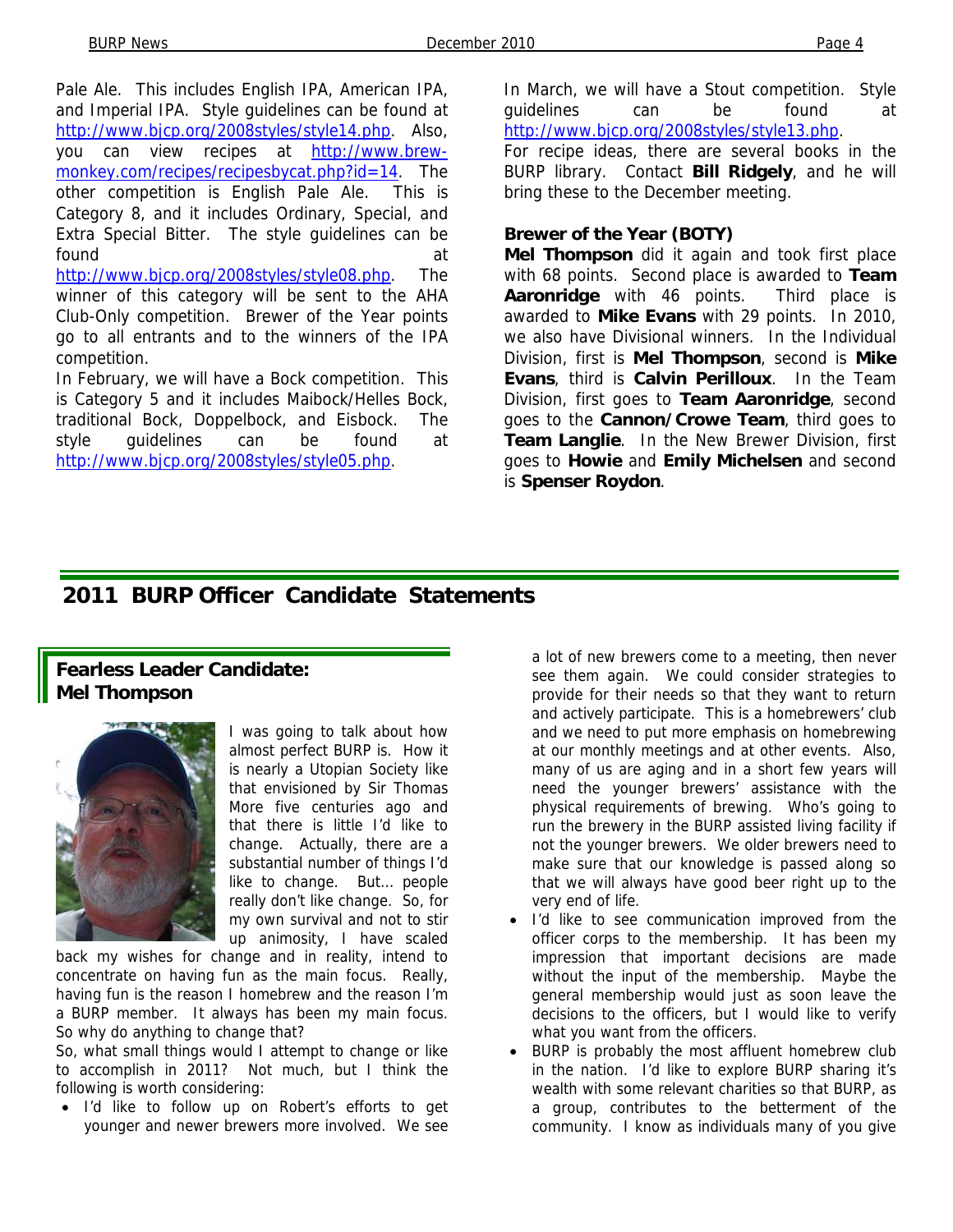generously to various charities and I applaud you for it. I'd like to see BURP, as a club, do the same. Wouldn't it be great to donate ½ of the raffle money at a given meeting to a relevant charity. It's quite possible that members would buy more raffle tickets if they know the proceeds are going to a meaningful cause.

- And speaking of relevant charities, I also support the Treasurer-elects statement that the treasury should support homebrewing to the fullest extent possible. BURP is first and foremost a homebrewers club and everything reasonable should be done to encourage and support homebrewing.
- Mostly though, I just want to have fun. Homebrewing is fun and consuming our creations is fun (Free Beer!!!). Sharing our creations is fun. Sharing our knowledge and garnering knowledge from fellow brewers is fun. So, first and foremost, BURP should emphasize having fun (responsibly of course). This is a club based on a hobby. Hobbies should be fun. If enough of us help with the various activities such as Spirit of Free Beer, the Real Ale Fest, pub crawls, the monthly competitions, cleaning up after meetings, etc., then everyone has fun. The work needs to be shared. Your officers will be soliciting your help and your ideas and solutions. Please respond positively.

So, either vote for me or don't. But, if elected Fearless Leader, I ask for your support throughout 2011. I plan to brew a lot of beer and have an inordinate amount of fun in 2011 and look forward to sharing the good times with all of you.

Cheers, Mel

#### **Minister of Prosperity Candidate: Mark E. Hogenmiller**



I ask you to support me to continue as the Minister of Prosperity. My mission this year is to ensure that BURP gets a better Return on Investment (ROI) on its monetary assets. Many times I am asked how is BURP investing its funds? Some members believe that placing our money in an interesting bearing account is the best thing we can do. In these

days of 0.35% savings accounts, I disagree, that is not a ROI. What a I mean is using the funds to better the goals and objectives of the club, even if it means not making money on the event, project or party. Most all of the funds come from Membership dues and raffles, so the funds should be used for and returned to the membership. I encourage every BURP member to step forward and help the club "invest" the funds. Do you want to coordinate a beer dinner, host a beer style blind tasting, organize a pub crawl, build a 15 tap station for MASHOUT, or set-up mini conference on homebrewing? These are the ways to get an ROI on BURP's assets. If re-elected, I will work with the officers and membership in finding more ways for us to obtain an ROI even greater than last year.

#### **Minister of Membeersip Candidate: Howard Michelsen**

Unfortunately, some BURP Propagandist caught me at a weak moment, and I allowed myself to be bulldozed into running for MemBeerSip Chairman. Please vote for the other guy, if at all possible, because: if you vote for me, I promise (political promise that is) to improve the BURP membership database, as well as keep it up to date, encourage our reluctant members to share their email address and phone numbers so as to facilitate member interaction between meetings.

I will strive to encourage promising homebrewers or those who have an interest in learning to brew to join BURP. And, of course, annoy, pester and harass any BURP member(s) caught at a meeting without a name tag.

So, my friends, if there is someone else running, please vote for him/her, otherwise vote for me (I guess) (if you must).

Howard

### **Ministers of Propaganda Candidate: Bill Ridgely and Matthew Pyle**

Bill and Matt respectfully submit their names as conominees for the BURP Propaganda Ministry. This is a newly constituted Ministry which consolidates several roles performed in the past by multiple individuals. In effect, the Propaganda Ministry will be responsible for all club communications, including officer meeting minutes, procedures, and best practices, maintenance of the club's corporate standing, care and maintenance of the content of the club website, coordination of the club Facebook page, production of the monthly newsletter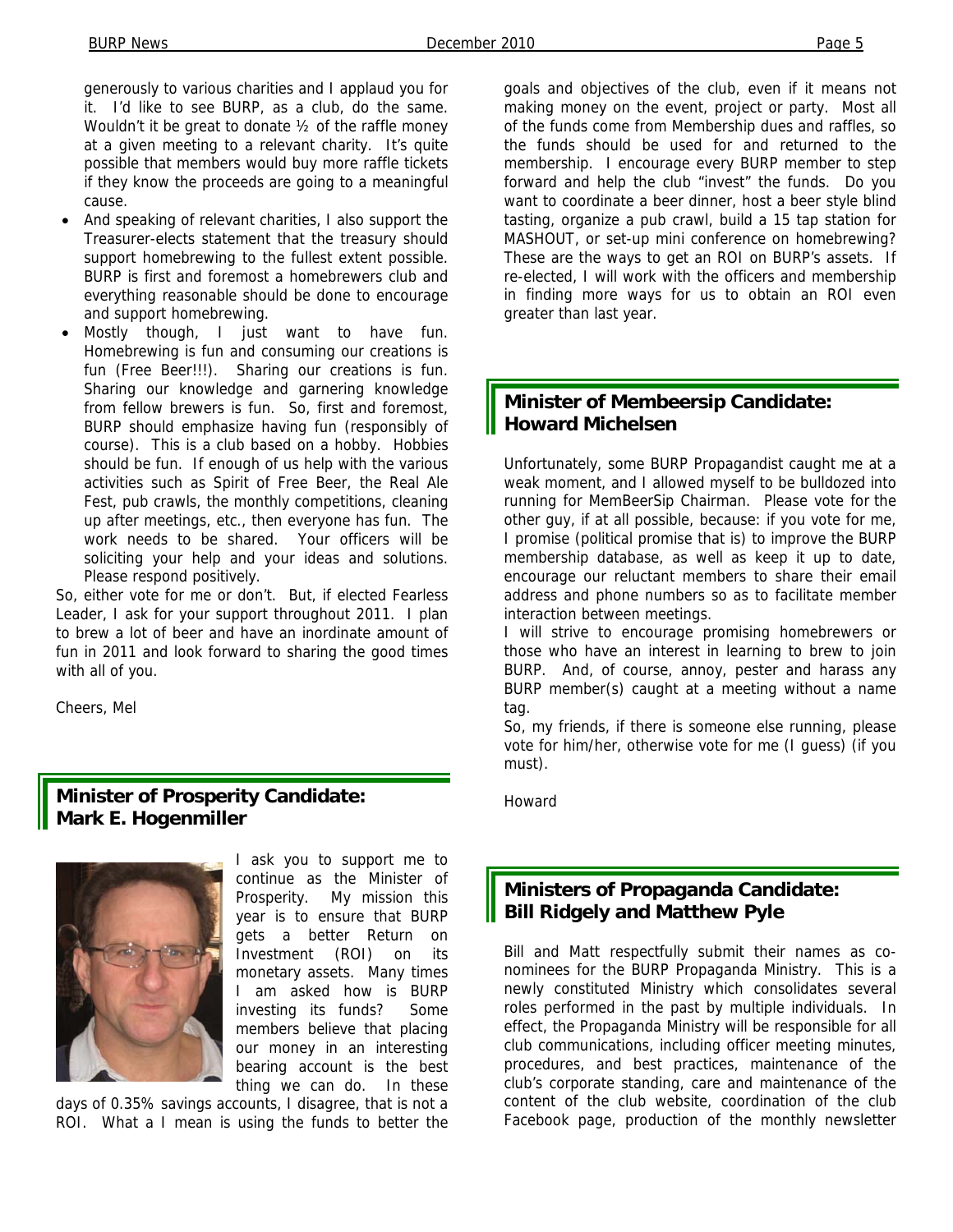and maintenance of the li-beery. As such, this job can not be handled by one or even two people. This Ministry truly will be a team effort. Initially, our plan is for Bill to assume responsibility for the basic secretarial duties (meeting minutes, corporate status, etc). Bill will also continue in his role as club li-beerian and archivist. Matt will assume responsibility for the club website, being in effect, our Webmaster for routine content updates. He will also chair the Web Content Committee, which will continue to make decisions regarding the content and structure of the club website. Other members of the committee, which was established this year, include 2010 Fearless Leader **Robert Stevens** as well as our web host, **Stein Langlie**, and our website content expert, **Paul Langlie**. **Larry Koch**, the club's current Newsletter Editor, will also be a full fledged member of "Team Propaganda" by continuing to produce the newsletter on a monthly basis for 2011. We also plan to continue the club's foray into social networking by helping guide the evolution of the club's Facebook page, created in 2010 and administered by **Eric Wolfe**. We are very grateful to this team of volunteers for helping us to fulfill our mandate to the club.

Now, in addition to all of this dry business stuff, we plan to have a lot of fun this year brewing beer and enjoying the camaraderie of this wonderful organization. And we really will need the help of everyone in the club to provide ideas and suggestions to improve the ways that we communicate. Our e-mail addresses and phone numbers will be in every newsletter. And there will continue to be a "web suggestions" link on the BURP website for your ideas, suggestions and yes, criticisms. Please help us to keep things lively and, most importantly, fun. We thank you all for the opportunity to be of service to this club.

## **Ministers of Culture Candidate: Wendy Aaronson & Mike Evans**

The second and third place Brewers of the Year for 2010 decided to team as Ministers of Culture to stack the deck and create BOTY rules that will knock Mel Thompson out of the top slot in 2011. We love to brew, and we have discovered that entering competitions makes one a better brewer. We hope we can motivate you to brew and enter, too.

Our goal is to increase the number of brewers who enter competitions, expand the judge pool and boost volunteerism. Besides competitions that adhere to BJCP guidelines, we will include several no-style competitions that encourage teamwork, creativity and great tasting beer. To expand the judge pool, we propose judging

some of the competitions off-line, using taste panels, and bribery. We will seek your input on ideas that will make competitions fun, encourage more homebrewing and increase participation. Our biggest challenge will be Spirit of Free Beer (SoFB). It may look like the competition runs by itself, but that's because a huge amounts of leadership and work are necessary for it to be successful. Volunteer for the SoFB team, and we guarantee that it will be a fun and rewarding experience. So, who are you going to vote for? Wendy Aaronson and Mike Evans!

## **Minister of Enlightenment Candidate: Tim Artz**



I am running once again for the position of Minister of Enlightenment.

Because of difficulties in lining up volunteers and a general lack of interest in some of the classes that were requested, I have so say we fell short of meeting BURP's educational goals.

We had some educational workshops (most notably the

Pyle's Lambic blending session), organized another cider event, and learned about various other brewing topics.

In the coming year, I will once again be looking to you, the members of BURP for ideas and energy so support an educational agenda that best meets our common desire to brew better beer.

I hope to receive your vote for Minister of Enlightenment, and I will count on you all to step forward to share your ideas and know-how with your fellow BURP-ers. Two keys to a successful BURP educational program: your desire to learn, and your willingness to pitch in and share what you know.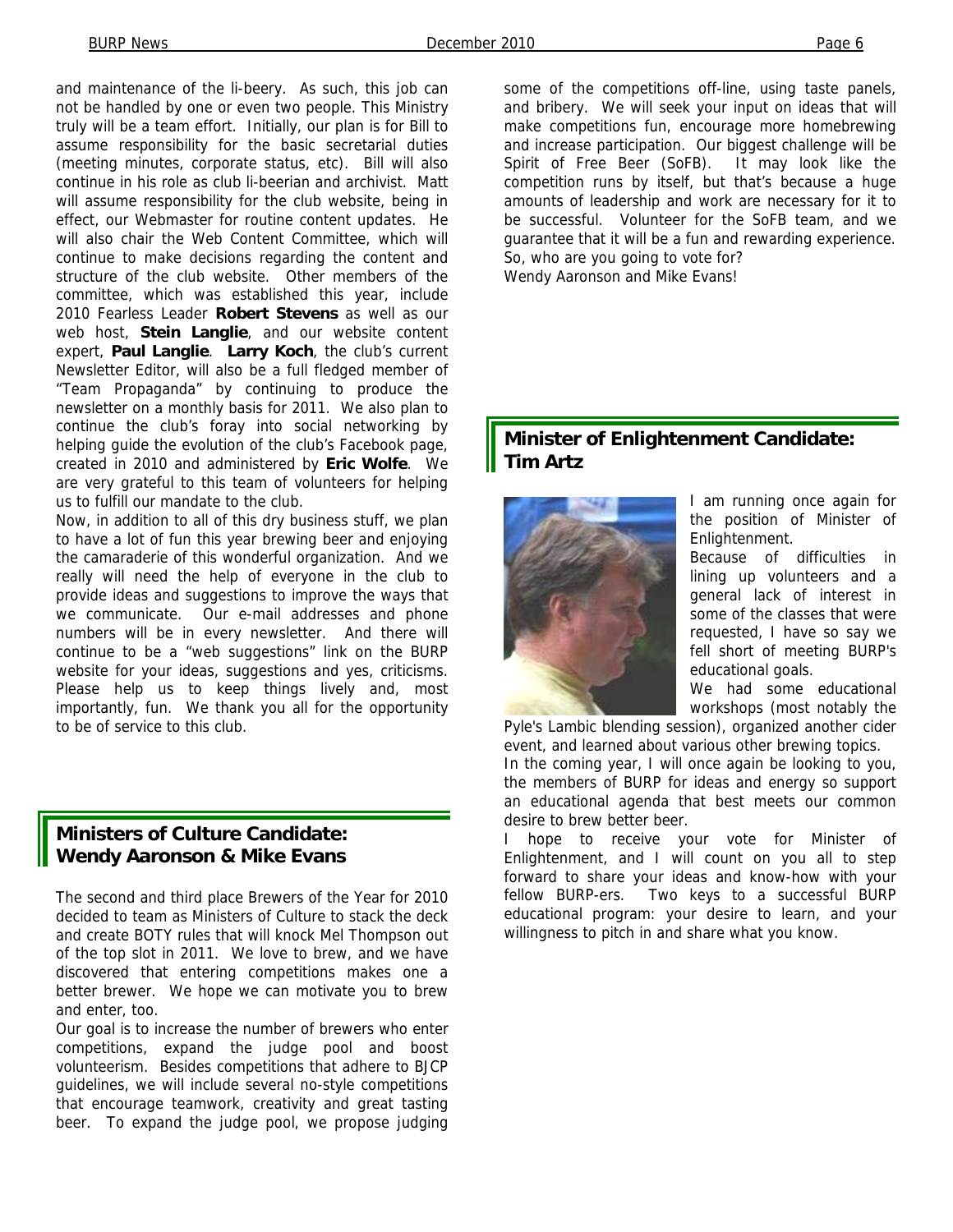## **BURP 10 and 20 Years Ago**

Compiled By Bill Ridgely

#### **20 Years Ago, Dec 1990**

As it had for many years previously, the BURP Club held an annual holiday banquet in Dec 1990, once again at the Oxon Hill Jaycee Center in Fort Washington, MD. This year's event was particularly joyous, however, as the club celebrated the return of Newsletter Editor **Erik Henchal** from his overseas assignment in support of Operation Desert Shield and longtime BURPer **Bob Wright** from his 5 month ordeal as a "guest" of the Iraqi dictator. It was great having both of these guys back in the fold, and the beer and food both seemed to taste better under the circumstances. The event began early with a decorating party coordinated by BURPer **Dick Roepke**, whose handmade table arrangements really added to the festivities. The beer began flowing early as well. All of the club's "Brewers of the Month" for 1990 were asked to bring a 6-pack of their creation. This resulted in a nice selection of Free Beer for the event. Alas, December BOTM **Joel Spencer** could not make it, so his contribution (a holiday Strong Ale) was pushed forward to January. As it turned out, there was so much homebrew brought to the meeting that a large number of bottles were collected at the end and used for a blind "Name the Beer Style" competition held at the January meeting. Following the excellent potluck dinner and nomination of club officers for 1991, keynote speaker **Bob Tupper** gave a well received slide show on unusual commercial brews and brewing methods. At last, awards were presented to outstanding BURPers by the outgoing President (your humble compiler). The festivities ended with the raffle, in which everyone present received a free gift courtesy of the club's many friends and commercial sponsors (\*way\* too many to acknowledge in this brief column). On a personal note, I was humbled to receive the club's first "Brewer of the Year" award for accumulating the most points in monthly club competitions over the course of the year. I had initiated the program as President but didn't expect or intend to be the winning brewer. The BOTY program was not carried forward into subsequent years but was finally reconstituted in 1999. It has remained a fixture of the club ever since.

The combined Nov-Dec 1990 issue of BURP News was fully reviewed in last month's historical column.

#### **10 Years Ago, Dec 2000**

BURP's first year of the new millennium ended as it had for many years past - with the annual potluck holiday banquet at the Oxon Hill Jaycee Center in Fort

Washington. Once again, a veritable cornucopia of great dishes, mostly prepared with beer as an ingredient (including the desserts) was spread out on the banquet table. And an equally incredible array of homebrews was available for the thirsty masses. Following supper, there was a slide show of the recently completed first Euro Tour de BURP bicycle trip, which brought back fond memories for those of us who participated. While anticipation for the upcoming Spirit of Belgium Conference was high, BURPers were still duty bound to nominate club officers for 2001. The vote for the new administration would be delayed for a month due to the conference, which would be held in lieu of a regular January BURP meeting. But the club was on a roll as it moved into its gala 20th anniversary year.

The December 2000 issue of **BURP News** devoted quite a few pages (8 in all) to the upcoming Spirit of Belgium 2001, including the full schedule, agenda, and homebrew competition entry information. There were still a few tickets available, but the conference would be declared a sellout not long after the holiday banquet. Highlighting the non-SoB portion of the newsletter was **Steve Marler's** review of the 2000 BURP Real Ale Competition and Fest and **Cathi Sypkens'** great story on being a "beer widow" to husband **Ben Schwalb**. Cathi's wonderfully dry sense of humor permeated the article. She felt there was no real problem with a nonbeer loving woman having a successful relationship with a total beer geek. As she wrote in the article, "Look at Hillary and Bill Clinton: she won a Senate seat in New York, and he likes to have sex with … wait a minute, this is a poor illustration."

# **Matthias Trum at Churchkey**

By Craig Somers

Matthias Trum delighted rauchbier fans with his new oak smoked bockbier at Churchkey www.churchkeydc.com on 17 November 2010. The classic beechwood smoked marzen, urbock, weizen and lager beers also accompanied smoked pork sausage, Franconian potato soup and Bamberger Onion dishes prepared by Schlenkerla chef Wolfgang Theil, who is traveling with Matthias on their current DC - Philly - NYC tour. Instead of the smoked meat taste achieved using beechwood, the oak smoked barley imparts a very pleasing layered pure smoke flavor. According to Matthias, his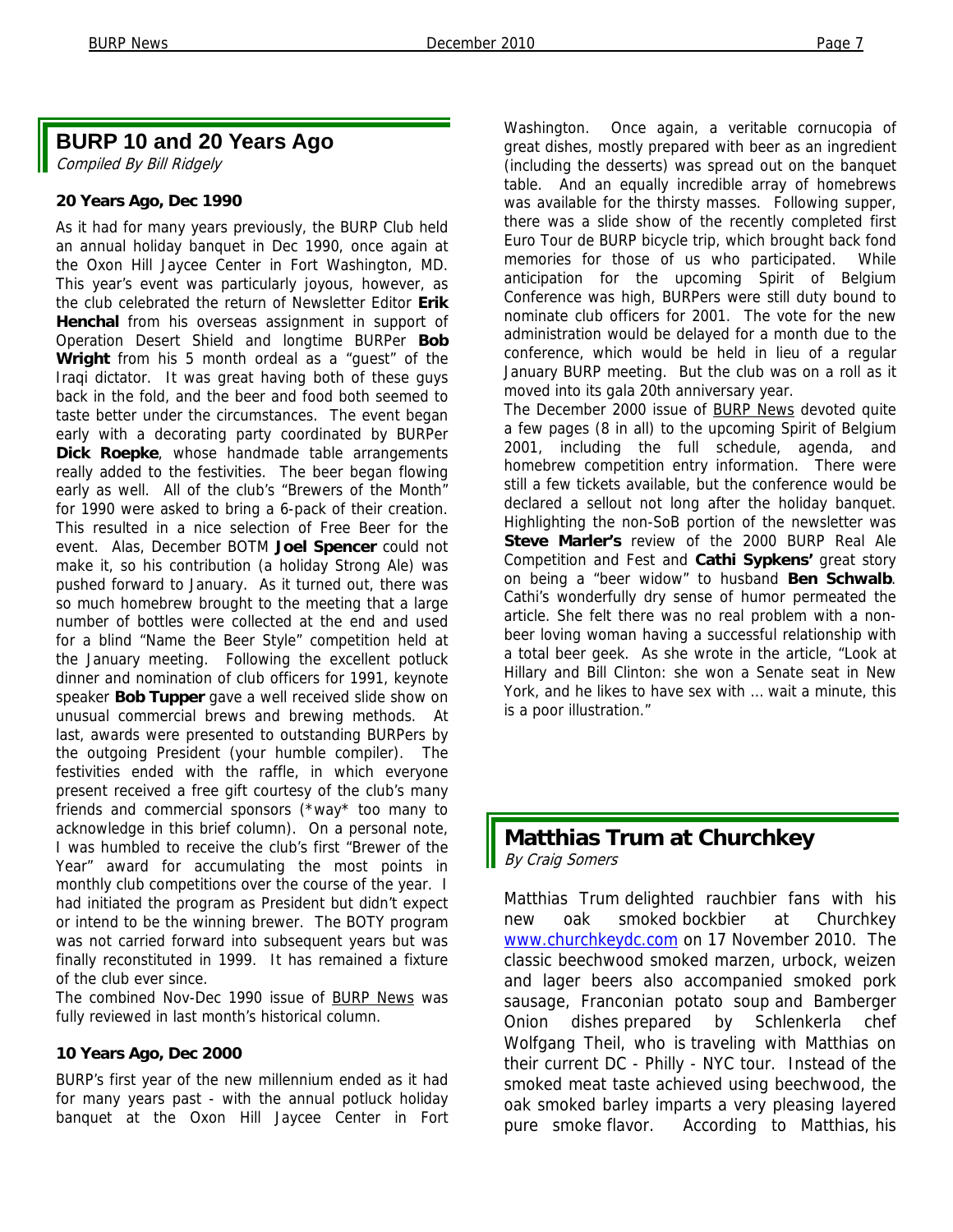brewer ancestor with a lopsided gate who locals referred to as Schlenkerla, was likely injured in an accident handling barrels. Schlenkerla could be ill tempered and enforced strict rules in his pub, evicting noisy persons or those who held hands. His pub was only for serious drinking! The dinner audience learned about the historical significance of smoke in beer from Matthias' references dating back to Egyptian and Summerian brewing. Churchkey will receive ten kegs of oak smoked Schlenkerla plus kegs of the lightly smoked lagerbier. Kegs of marzen, urbock and weizen rotate on the Churchkey beer menu, and oak smoked was online on 17 Nov. So rejoice ye in the new creation from the maestro of smoke.

## **Andy's European Beer Journal: English Beer Festivals**

By Andy Anderson



In the September BURP Newsletter, I described my experiences working at The Great British Beer Festival. While that is a fun festival, it really is quite abnormal for beer festivals in England. The 2010 GBBF had 67,000 customers and sold around 30,000 gallons of beer, cider, & perry, while the average regional CAMRA festival may offer on average only 50 ales.

In the course of a year, CAMRA puts on the Summer beer festival (GBBF) and a Winter festival. However the individual regional CAMRA districts put on their own festivals as well. For 2010, this was a total of 152 regional festivals. There are also countless other non-CAMRA ale festivals put on by local communities, civic societies and/or pubs.

The largest of the regional festivals is at Reading in April, where they offer up to 500 different real ales. That is quite a bit larger than all the other regional festivals. Bath puts on a reasonably decent sized festival in October, and has been doing so for the past 33 years. This year they offered approximately 100 different real ales, ciders and perries. As local Bath CAMRA members, Kathy & I worked at the festival.

What follows are some of my thoughts on the experience.

#### **Bath Beer Festival**

The festival consists of one Friday evening and two Saturday sessions. All the beer is served through gravity



dispense from firkins (9 gal) and kilderkins (18 gal). For the record, 9 UK gallons are about equal to 10.5 gallons US. All the firkins and kilderkins arrive on the Wednesday before the festival. Scaffolding is arranged so that the barrels can rest in stillage, with all dispensing simply by gravity. No beer

engines are used at this festival. When you open the tap on the barrel, gravity is all that brings forth the beer.



Some of you may have noticed that there is a very short time period before the casks going into stillage (Wednesday afternoon/evening) & the opening of the festival (Friday evening). The organizers check the clarity of each cask quite carefully and only put them on when they are brilliantly clear. About 34 of all the casks were ready to be served by Friday, with the remaining casks becoming available of Saturday. It was usually the stronger beers which needed more time to settle.

I asked the organizer if they asked for special "brite" casks (i.e. beer which had sat longer at the brewery before kegging to assist in dropping clear more quickly), but he said, "No". He said isinglass is important, and it is a key to shake up each cask before placing it in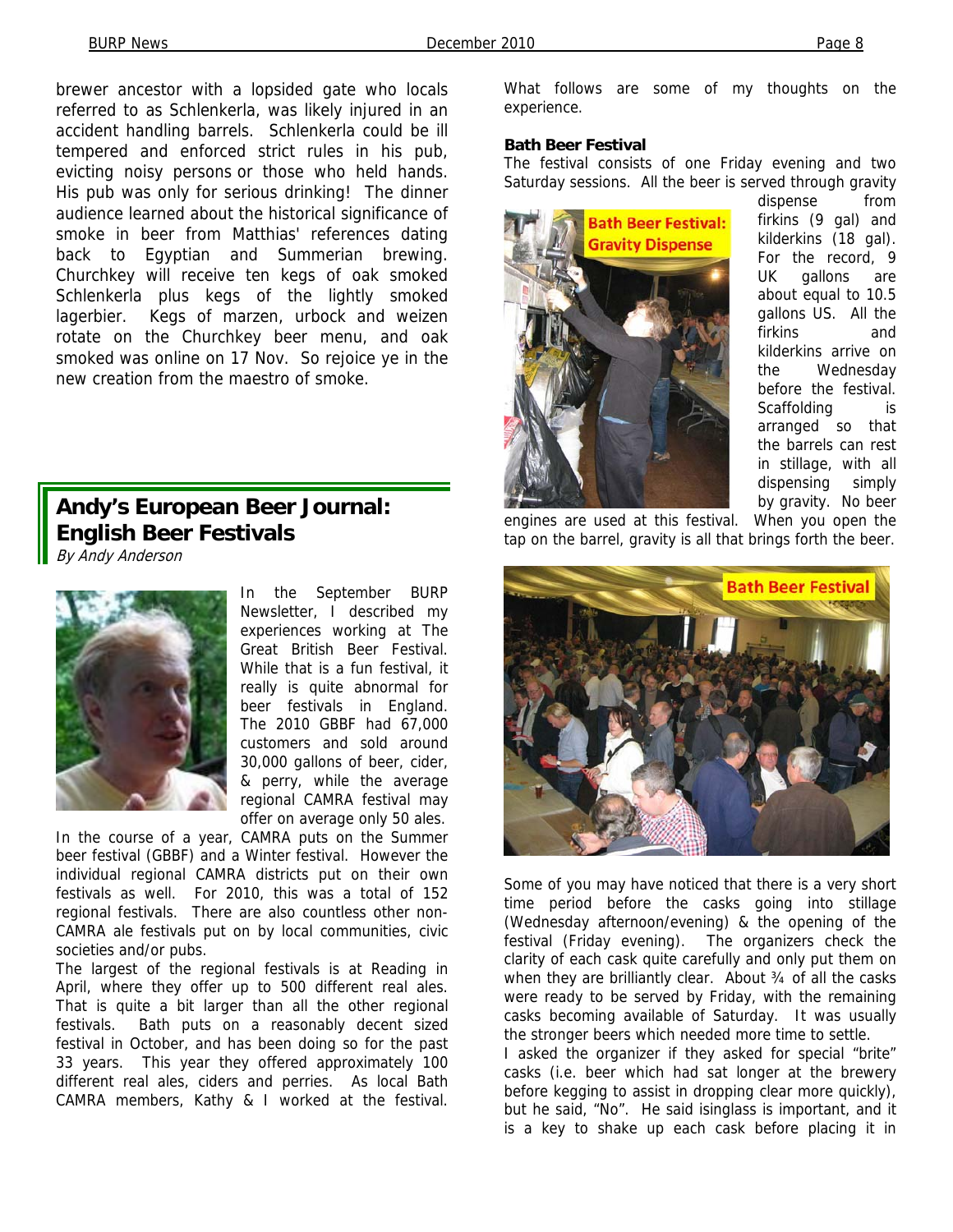stillage to make sure the isinglass is in solution so it can properly do its job of dropping the beer clear.

Serving the beer is a bit more low-key and less formally organized than at GBBF. The entire set-up of scaffolding and casks on stillage is placed along the length of one wall. The servers just spread themselves out along that length and generally serve the beers which alphabetically correspond to the area where they stand. At GBBF, you cannot drink behind the bar, and all beer must be properly paid for. At the Bath festival, things are a bit more relaxed. Let's just say I was feeling no pain by the time my Friday evening shift ended.

The venue for the Bath Beer Festival is the Bath Pavillion, which sounds nicer than it actually is. The Pavillion is a large one-room cinder-block building, whose aesthetics benefit after imbibing more alcohol. It is a building built upon the concept that "form follows function". All that being said, it is a pleasant beer festival. I would not necessarily travel from the US to Bath simply for this festival, but if you live in Bath, it would be a shame to miss it.

#### **Non-CAMRA Festivals: Avon Valley Railway Bitton Beer Festival 2010**

As I mentioned in the beginning of this article, there are plenty of beer festivals to be found through-out Britain that are not connected with CAMRA. These may be associated with a village or town, or a specific pub, or even with a social club. The Bitton Beer Festival is an example of the latter type.

The Avon Valley Railway is an historical (i.e. touristy) railroad operating some ancient trains over 6 miles of unused track out of the abandoned Bitton railway station, which is about 10 miles west of Bath. As there are many train enthusiasts (i.e. train spotters) in England, there is enough support to make this concept viable. For the last few years they have held their own beer festival in June for both fund-raising and social reasons. This year, because the previous events have been so well-attended, they also decided to hold one in November. I've a friend who works for British Rail, so he organized attending this event for us.

The beers were provided by breweries within the Gloucestershire Guild of Craft Brewers, the majority of which are all quite small breweries (down to 6 Bbl brewpubs). Seven breweries were present, and each provided 2 beers. The event was help on 13 November. So while BURP was having their Novembeer Real Ale event at Bill & Wendy's with 46 entries, I was attending a real ale festival with only 14 entries. (While the photograph shows 24 firkins, several of those were just extras of the original 14 beers.)



This was about as simple as you can get with a beer festival, but that didn't detract from the enjoyment of the event. Actually, we even had a celebrity present. Noel Edmunds, who is a TV presenter over here, was in attendance. But he was simply drinking with friends, as opposed to being in attendance in any official beer festival capacity.



There is a good chance that I may never again see any of the 14 beers I drank at the Bitton Beer Festival. Why? The beers were all meant to be winter seasonal beers, so these are usually just one-off batches by the small breweries. That's not to say that they were especially good or poor, but rather that it was a pleasant experience to try beers I'll probably never see again.

So, what have I learned from all this? I'm not sure, except that there are a lot of beer festivals in England. If you are planning a holiday over here, it might be worth your while to check ahead of time for any information concerning potential festivals in your area. (Here is the CAMRA link for their festivals: http://www.camra.org.uk/page.aspx?o=events)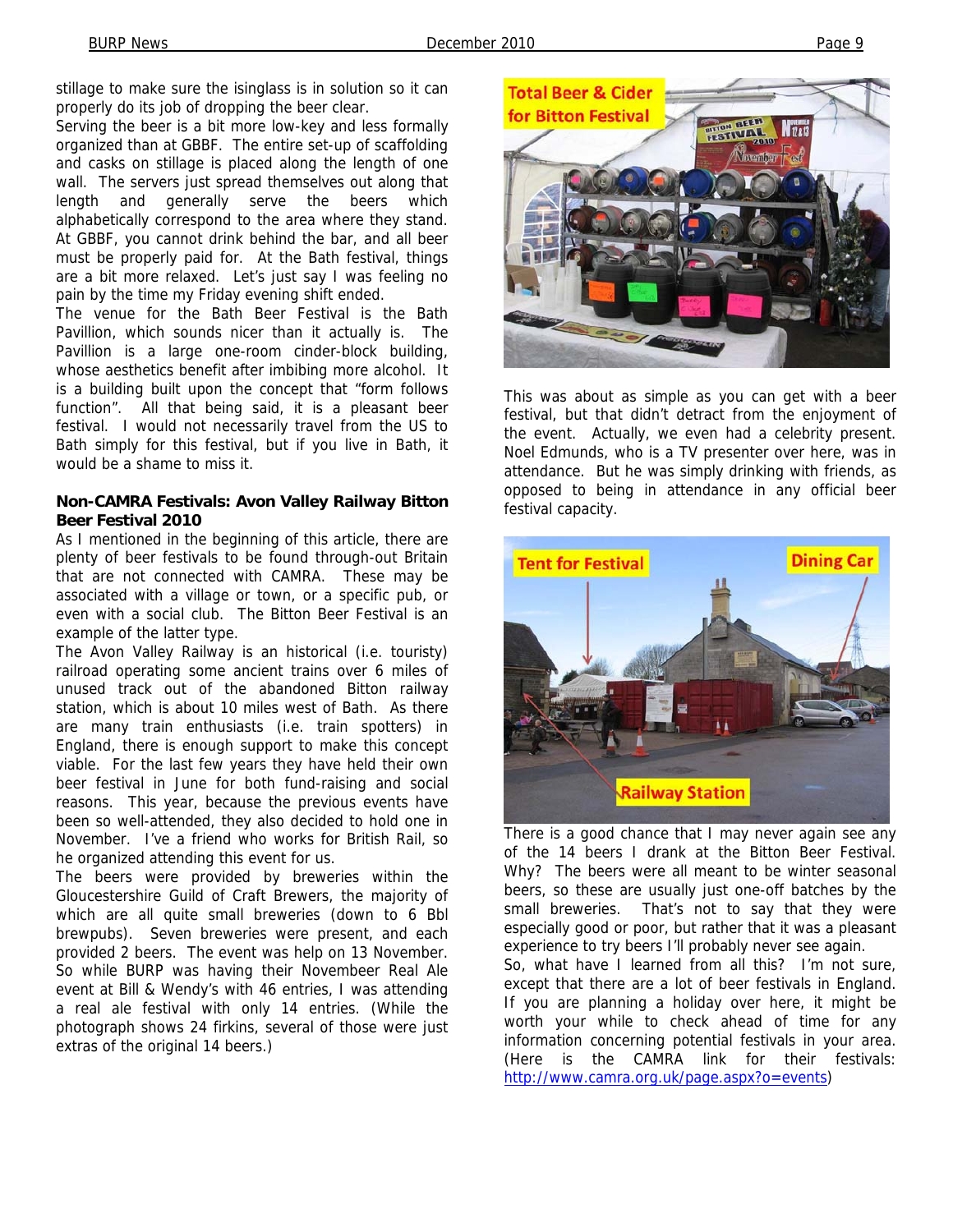Anyway, that's it for this month. If you have any followup questions, you can always reach me via email. Similarly, if you have ideas for columns, please drop me a line. In the meantime, I think it's time for another pint of research ☺

Cheers, Andy Andybrews@gmail.com

## **Hop Notes from the Li-Beery**

By Bill Ridgely, Minister of History



The most recent issue of Brew Your Own (Dec 2010) recently arrived in the BURP li-beery. The full contents of the issue as well as full text versions of several of the articles can be found at

#### http://www.byo.com/stories/issue/list/issues/277-

december-2010. The lead article this month is "Rolling with New Belgium", an excellent overview of one of the most successful craft breweries in the country. Included with the article is a plethora of clone homebrew recipes for many of the beers made at New Belgium, including their flagship product, "Fat Tire Ale". My personal favorite article, however (being a student of indigenous beers and brewing practices), is by DC-area homebrewers **Mike Tonsmeire** and **Nathan Zeender**  on the subject of Kvass, the low alcohol Russian staple. While this product, which uses stale bread as its primary ingredient, is becoming more difficult to find in Mother Russia, it is finding new life here in the states. Despite its low alcohol (0.5 to 2.5% ABV), Kvass contains a high level of carbohydrates and is considered a health drink as well as a hangover cure (important for vodka-loving societies such as those in Russia and Eastern Europe). Mike and Nathan provide an excellent primer on the beer as well as recipes for both the bread to use (Sourdough rye and Pumpernickel are recommended) as well as the beer itself. Rounding out the issue is a nice selection of holiday gifts for the homebrewer, all listing for under \$25.

The latest Oct-Nov issue of the Mid-Atlantic Brewing News is now available online in full text. Check it out on the MABN website at http://www.brewingnews.com/mid-atlantic/. Just click on the link for the "online edition". There is a good

article on the hard cider craze which features BURP members enjoying a great day of cider making this past September at the Distillery Lane Ciderworks near Frederick, MD (Your humble li-beerian is currently enjoying 10 gallons of this cider during the holiday season).

As always, the contents of the BURP li-beery are available anytime for your perusal at http://brew.burp.org/Brewing/ClubLiBeery.aspx. If you would like a book loaned to you, just let me know, and it will be delivered to you at the next BURP meeting. And, as always, if there is a book that you feel should be added to the collection, please contact me. And if you are planning to brew a specific beer style and need some guidance, I may be able to help you with an appropriate publication.

Cheers, Bill

## **BURP Prosperity Report**

By Mark E. Hogenmiller Minister of Prosperity

**Holiday Party –** Look out for a special end of year Basket of Cheer and Door Prize raffle, bring extra money!

**PayPal –**It is successfully up and running for Membership renewal. Save time and postage renew your membership via PayPal, all members are encourage to use PayPal.

**Merchandise News**- We still have the following available:

BURP Lapel Pins - \$3 (make great exchange gifts while pub crawling)

BURP Titanium Bottle Openers (last a lifetime) - \$8.50

BURP Baseball Caps (Blue or Tan) - \$13.50

## **CLEARANCE SALE now \$10**

See me at the next meeting to purchase merchandise.

Due to the sensitive nature of the Treasury reports and the newsletter being in the public domain, Treasury Reports are now posted at the member's only BURP financial page on the club's web site.

BURP members are reminded that all expense submissions must include details. Required details are date, exact amount, detailed item description, any special circumstances and name of person to be reimbursed. Event coordinators should maintain a spreadsheet for their project. Correspondence can be sent to me at **prosperity@burp.org**.